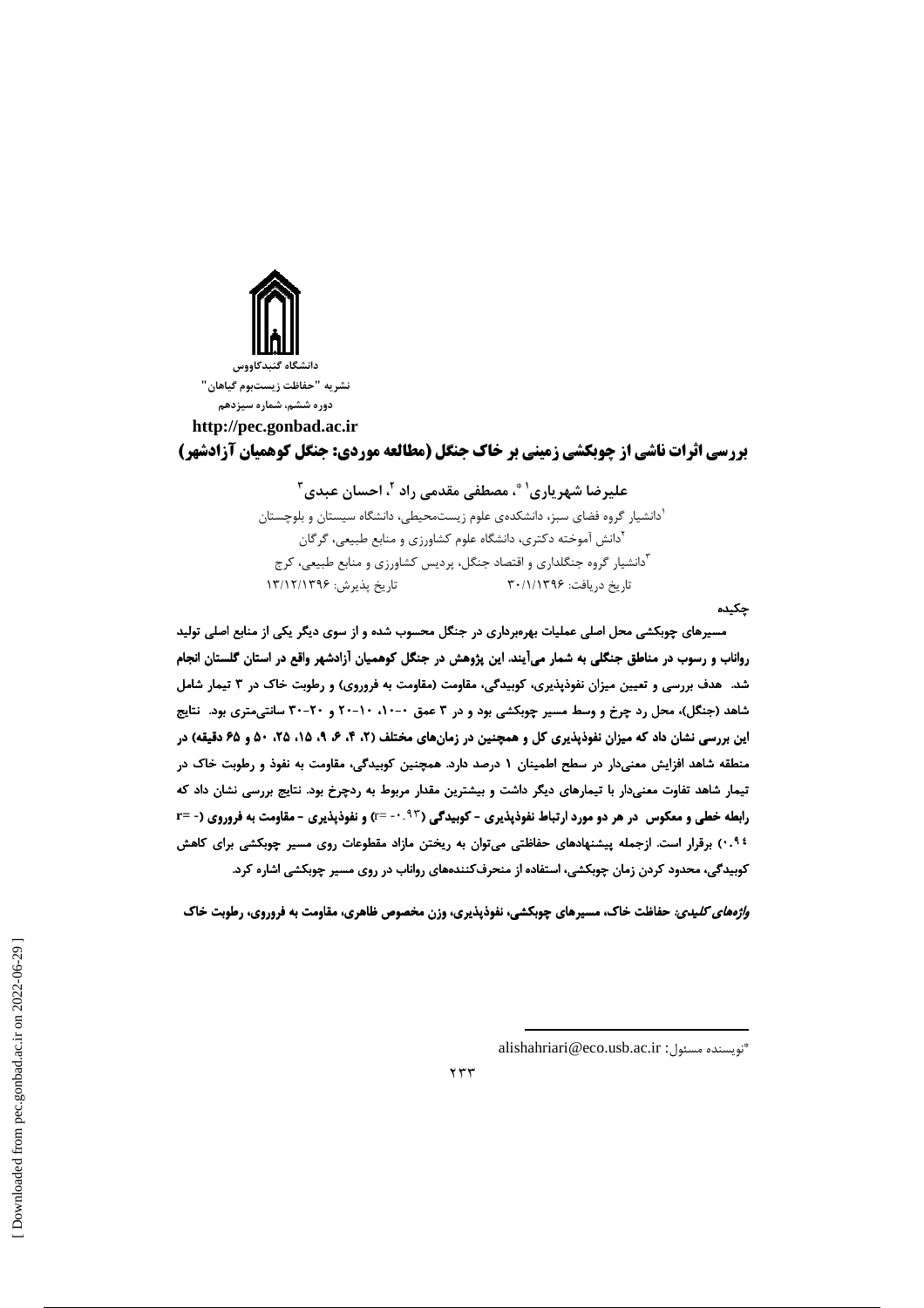#### مقدمه

یکی از مهمترین مسائل در بخش مهندسیجنگل، زیرساختها و تأثیر آنها بر محیط جنگل است. بخش عمدهای از زیرساختها مربوط به مسیرهای چوبکشی است که نقش مهمی در چرخه خروج چوب از جنگل دارند. مسیرهای چوبکشی، محلی بهمنظور تردد ماشینآلات در جنگل باهدف خروج چوب هستند که میتوانند اثرهای منفی بر سیستم متعادل جنگل ازجمله تخریب خاک و تولید رواناب و رسوب در منطقه داشته باشند. فعالیتهای بهرهبرداری توسط چوبکشهای زمینی میتواند باعث تراکم، فشردگی خاک و ایجاد شیار شود. همچنین تردد ماشینآلات میتواند روی خواص هیدرولیکی خاک و میزان رواناب و رسوب نقش مهمی داشته باشد (Safari et al., ۲۰۱٦; Zemke, ۲۰۱٦). مطالعات متعددی در دنیا درخصوص مسیرهای چوبکشی ازنقطهنظر نفوذپذیری، کوبیدگی و مقاومت به فروروی (به عنوان شاخصی از مقاومت خاک) صورت گرفته است ( Cullen et al., ١٩٩١; Sutherland, ۲۰۰۰; Junior et al., ۲۰۰۷; Han et al., ۲۰۰۹; Donagh et al., ۲۰۱۰). (Sutherland, ۲۰۰۰; D در بین این شاخصها، نفوذپذیری نسبتاً کمتر موردمطالعه قرارگرفته است و تنها در برخی مطالعات تأثیر بھرەبرداری بر نفوذیذیری خاک بررسی شدہ است ,.Snider and Miller, ۱۹۸۰, Cullen et al ۱۹۹۱, Sutherland, ۲۰۰۰) بهطور كلي نتايج مطالعات نشان دادهاند كه تردد باعث افزايش كوبيدگي، مقاومت خاک و درنتیجه کاهش نفوذپذیری آن میشود. جلوگیری از نفوذ آب و گسترش ریشهها، عدم انجام تبادل هوا و مواد مغذی در خاک (Han et al., ۲۰۰۹) و افزایش مقادیر رواناب و رسوب (Zemke, ۲۰۱۶; Jourgholami, ۲۰۱۷)، از دیگر اثرات تردد هستند. در ایران نیز مطالعات زیادی در مورد کوبیدگی خاک صورت گرفته است. برای مثال می¤وان به مطالعات (لطفعلیان، ۱۳۷۵؛ رافتنیا و همکاران، ۱۳۸۷؛ جورغلامی و مجنونیان، ۱۳۸۹) اشاره کرد که موید افزایش دانسیته خاک در اثر چوبکشی هستند. مطالعه نقدی و همکاران (Naghdi et al., ۲۰۰۹) موید شیاری شدن و به هم خوردگی خاک جنگل های اسالم گیلان و مطالعات عزتی و همکاران (Ezzati et al., ۲۰۱۲) و سلگی و نجفی (Solgi and Najafi., ۲۰۱۴) نیز افزایش وزن مخصوص ظاهری خاک مسیرچوبکشی و کاهش تخلخل خاک نسبت به محیط جنگل را در پی داشت. البته به نظر می رسد با توجه به دائمی بودن مسیرهای چوبکشی در ایران، صرف بررسی کوبیدگی خاک بدون ارتباط دادن آن با مواردی مانند نفوذپذیری، رواناب، فرسایش و رسوب توجیه زیادی نداشته باشد. چون تراکم بهخودیخود در زیرساخت شبکه جاده و مسیرهای چوبکشی یک عامل مثبت تلقی می گردد. مطالعات انجامشده در زمینه تحقیقات نفوذپذیری در مناطق جنگلی ایران، بسیار اندک است که از معدود موارد میتوان به محمدی کنگرانی (۱۳۷۳) و داغستانی و همکاران (۱۳۸۴) اشاره نمود. در مورد اول رابطه تخریب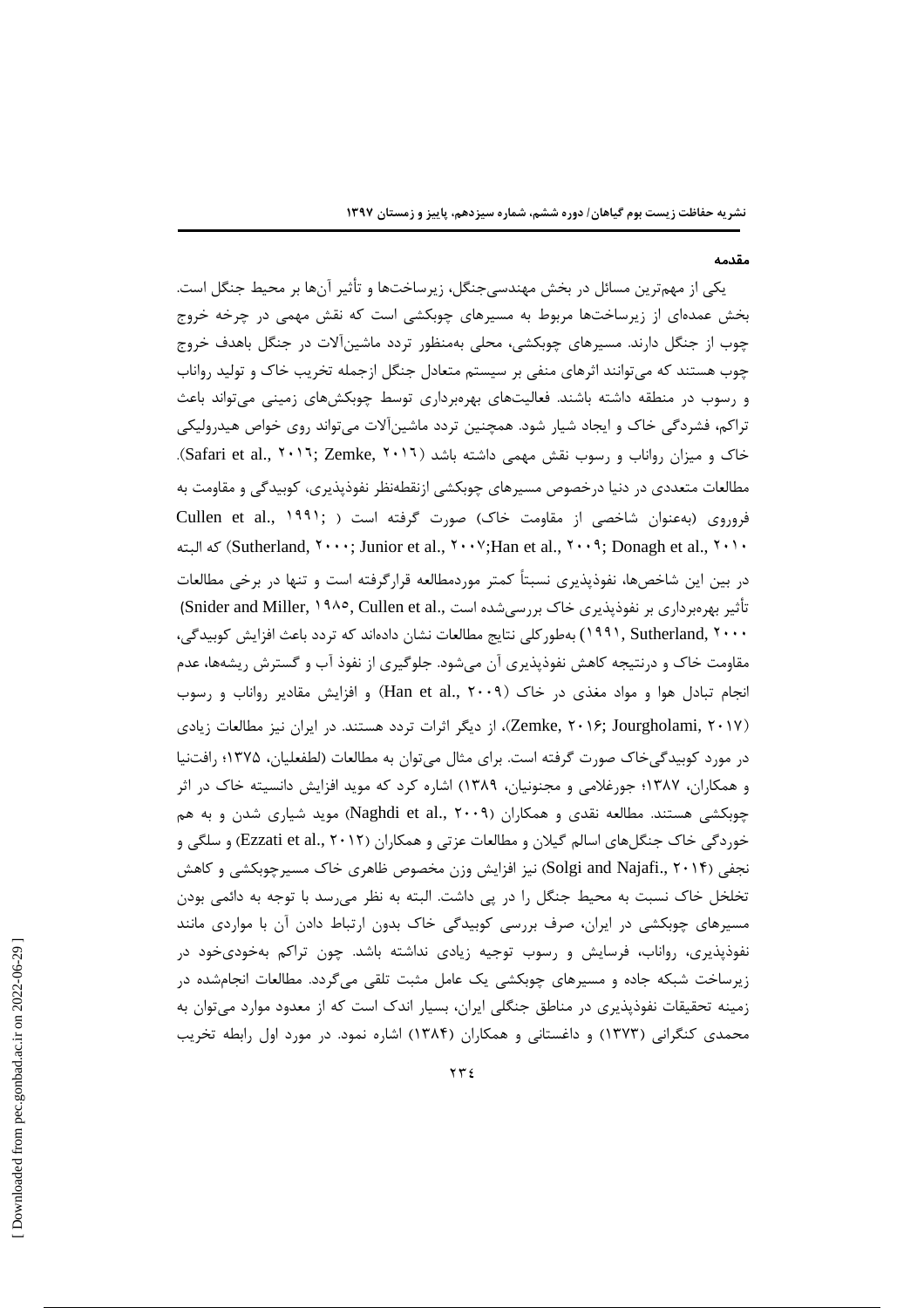جنگل و نفوذیذیری و در مورد دوم نیز رابطه قطع گروهی و نفوذیذیری بررسی و در هر دو مورد نتایج حاکی از کاهش نفوذپذیری نسبت به مکانهای شاهد بود. البته در زمینه تغییرات نفوذپذیری مسیرهای چوبکشی و با استفاده از وسایل اندازهگیری مستقیم نفوذیذیری، موردی در منابع فارسی یافت نشد. اهمیت این موضوع از آن جنبه است که چون مسیرهای چوبکشی بستر مستعدی برای برخورد بارندگی با زمین بدون پوشش است، احتمال ایجاد رواناب و درنتیجه فرسایش و تولید رسوب در آنها بالا بوده و از طرف دیگر چون پژوهشهای گذشته ثابت کردهاند که رابطه کوبیدگی و نفوذپذیری معکوس میباشد، درنتیجه کوبیدگی مسیرها نیز مزید علت شده و پتانسیل فرسایش و تولید رسوب را افزایش میدهد. با دانستن نوع و میزان تغییرات نفوذپذیری میتوان عملیاتهای مدیریتی پیش گیرانه برای آنها طراحی و پیشبینی نمود.

با توجه به مطالب ذکرشده، هدف از انجام این مطالعه، بررسی خصوصیات فیزیکی خاک با تأکید بر نفوذیذیری در اثر تردد ماشینآلات بهرهبرداری بر روی مسیرهای چوبکشی در دو قسمت رد چرخ و وسط مسير و مقايسه آن با ناحيه شاهد (داخل جنگل) مي باشد. از اهداف ديگر اين تحقيق، كمي نمودن تغییرات نفوذپذیری (شاخص مناسبی جهت نمایش پتانسیل تولید رواناب و رسوب مسیرها) و بررسی رابطه بین نفوذیذیری، کوبیدگی و مقاومت خاک است.

# مواد و روشها منطقه موردمطالعه

طرح جنگلداری کوهمیان با مساحتی بالغبر ۳۶۷۱ هکتار در حوزه آبخیز ۸۹ از تقسیمات جنگل-های شمال کشور در حوزه اداره کل منابع طبیعی استان گلستان- گرگان واقعشده است. سری کوهمیان در حد شمالی حوزه آبخیز ۸۹ قرارگرفته است. این سری از شمال به روستاهای کوهمیان، مرزبان، فاضل|باد، خاندوز سادات و سرکهریزا از جنوب و غرب به طرح جنگلداری نعیم|باد و شرق به طرح جنگلداری وطن محدود است. طول جغرافیائی منطقه موردمطالعه بین ۵۵ درجه و ۱۰ دقیقه و ۳۰ ثانیه تا ۵۵ درجه و ۱۴ دقیقه و ۴۹ ثانیه شرقی و عرض جغرافیائی آن بین۳۷ درجه تا ۳۷ درجه و ۵۶ دقیقه و ۱۵ ثانیه شمالی واقع است. منطقه دارای خاک لوم رسی و میزان متوسط نزولات در این جنگل ۷۰۰ میلی متر در سال است (اداره کل منابع طبیعی استان گلستان، ۱۳۹۰). چوبکشی در منطقه توسط یک اسکیدر چرخ لاستیکی تیمبرجک C۴۵۰ با ظرفیت بارگیری کامل گردهبینه می-باشد. این دستگاه وزنی حدود ۱۰ تن و قدرت موتور ۲۲۰۰ دور در دقیقه میباشد. میانگین بار جابهجاشده روی مسیرهای چوبکشی ۳/۵۷ مترمکعب است.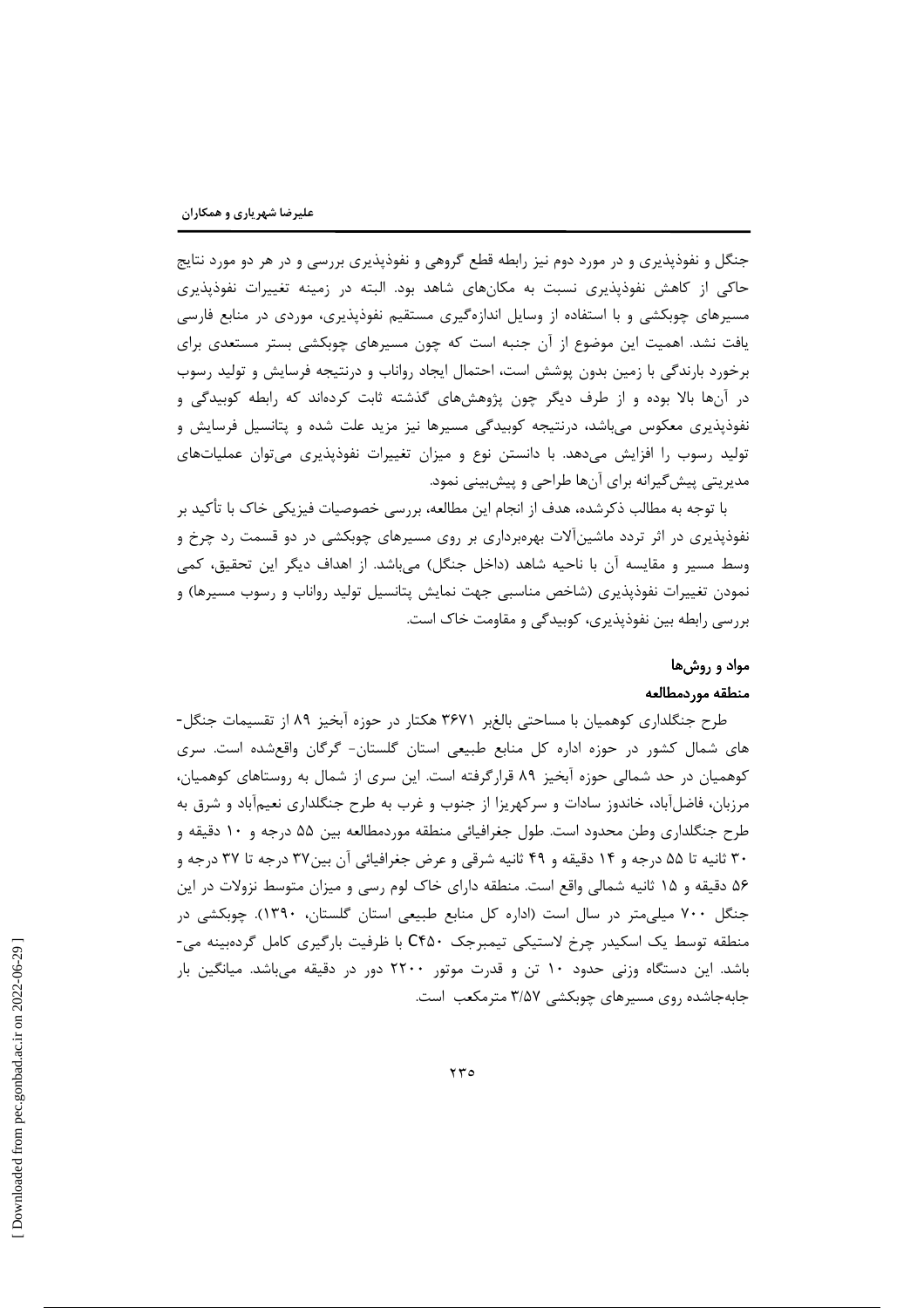



شكل ١- موقعيت منطقه موردمطالعه

# روش تحقيق

بهمنظور انجام این پژوهش، پس از پایان بهرمبرداری چوب در منطقه، یک مسیر چوبکشی با شیب تقریباً یکنواخت (۲۰ درصد) با بیش از ۵۰ بار تردد در آن در نظر گرفته شد. با انتخاب نقطهای تصادفی، اولین نمونه تعیین و سپس با فواصل ۱۰۰ متر دو نمونه دیگر نیز تعیین شدند. در ۳ تکرار، میزان نفوذپذیری، کوبیدگی، مقاومت خاک (مقاومت به فروروی) و رطوبت خاک در قسمتهای مرکز مسیر Junior et al., ۲۰۰۷; Han et al., ۲۰۰۹ )، رد چرخها یا حاشیه میسر ( Han et al., ۲۰۰۷; Han et al., ۲۰۰۹ Donagh et al., ۲۰۱۰) و خارج|زمسیر بهعنوان قسمت شاهد (۱۵-۱۰ متر از لبه مسیر به داخل جنگل) ( Han et al., ۲۰۰۹; Donagh et al., ۲۰۱۰) نمونهگیری انجام شد. نفوذپذیری در مدتزمان ۶۵ دقیقه و در فواصل زمانی ۲، ۴، ۶، ۴، ۱۵، ۲۵، ۴۵ و ۶۵ دقیقه با استفاده از حلقههای نفوذسنج (داغستانی و همکاران، ۱۳۸۴) (شکل ۲) و نمونهبرداری خاک بهمنظور تعیین وزن مخصوص ظاهری و رطوبت خاک با استفاده از سیلندر (Blake and Hartge, ۱۹۸۶) و در سه عمق ۰-۱۰، ۱۰-۲۰ و ۲۰-۳۰ سانتی متری از سطح خاک و مقاومت به فروروی با استفاده از پنترومتر (Agrotronix) و در سه عمق ۰-۱۰، ۱۰-۲۰ و ۲۰-۳۰ سانتے متری از سطح خاک اندازهگیری شد. اطلاعات حاصله از هر آزمایش بهصورت بانک اطلاعاتی در نرمافزار ۲۰۱۰ Excel ذخیره شد. نرمال بودن دادهها از روش کلموگروف- اسمپرنوف بررسی شد (Giessen et al., ۲۰۰۹) و مقایسههای آماری نیز با استفاده از نرمافزار ۱۸ SPSS در سطح اطمینان ۱ درصد با استفاده از آنالیز واریانس و آزمون دانکن انجام شد.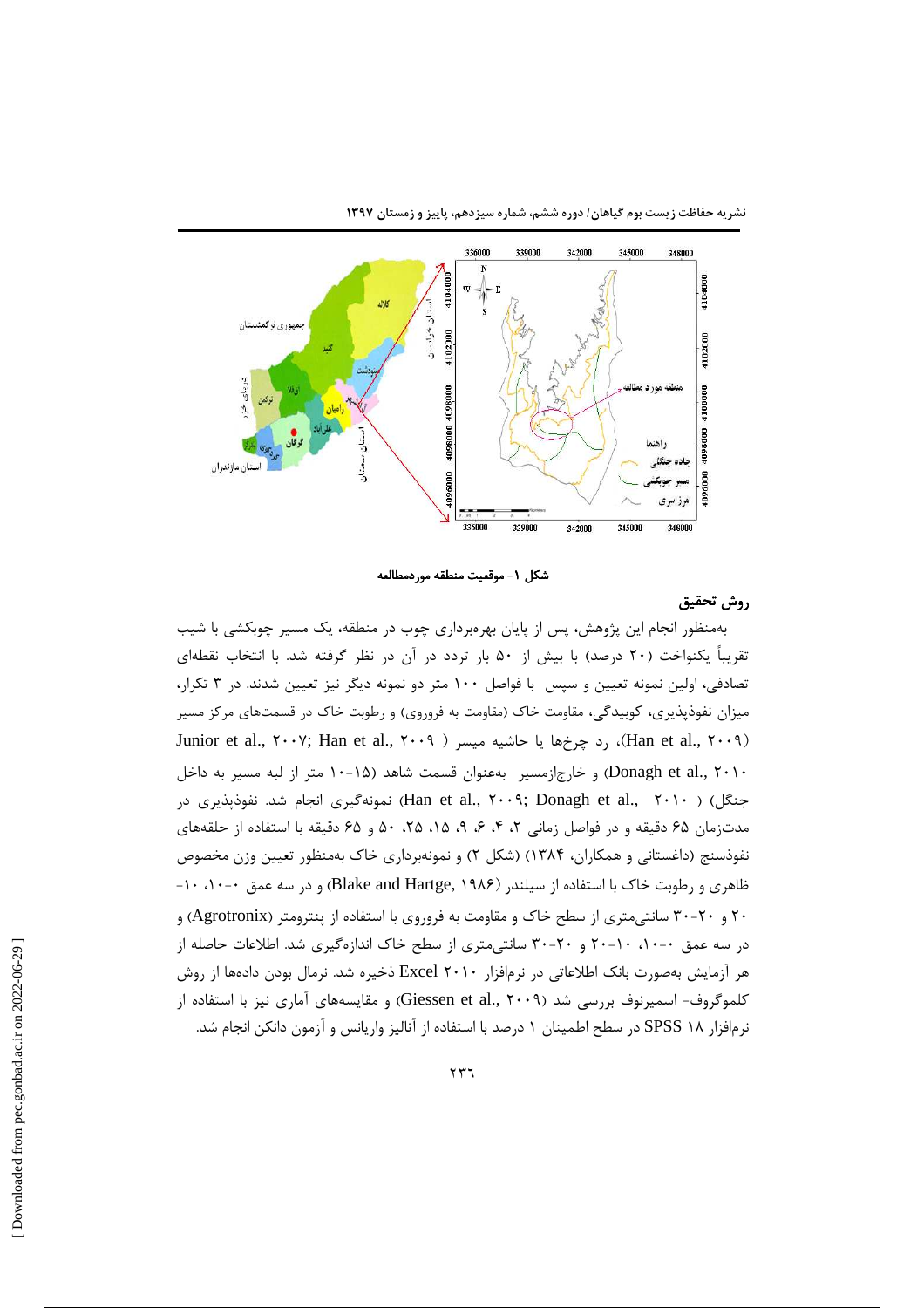

شکل ۲- اندازهگیری مقادیر نفوذپذیری در جنگل و مسیرچوبکشی

همچنین در این پژوهش برای بیان درصد تغییرات عوامل موردبررسی از رابطه زیر استفاده شد : (Sutherland et al.,  $\mathbf{y} \cdot \mathbf{y}$ )

رابطه ۰۱.

^-

نتايج آناليز واريانس تفاوت بين ميزان نفوذپذيري مناطق مختلف و نيز در طول زمان را تأييد مي-نماید (جدول۱). میانگین تغییرات نفوذپذیری در خاک در طول زمان در تیمارها و قسمت شاهد در شکل ۳ آمده است. همانطور که قابلانتظار است میزان نفوذپذیری باگذشت زمان کاهش یافته و سیر نزولی داشته، اما در تمامی زمانها نفوذپذیری در تیمار شاهد دارای مقدار بیشتری در مقایسه با سایر تیمارها بوده است. تفاوت معنیدار قسمت وسط مسیر و رد چرخ تنها در دو قرائت اول مشاهده می-شود.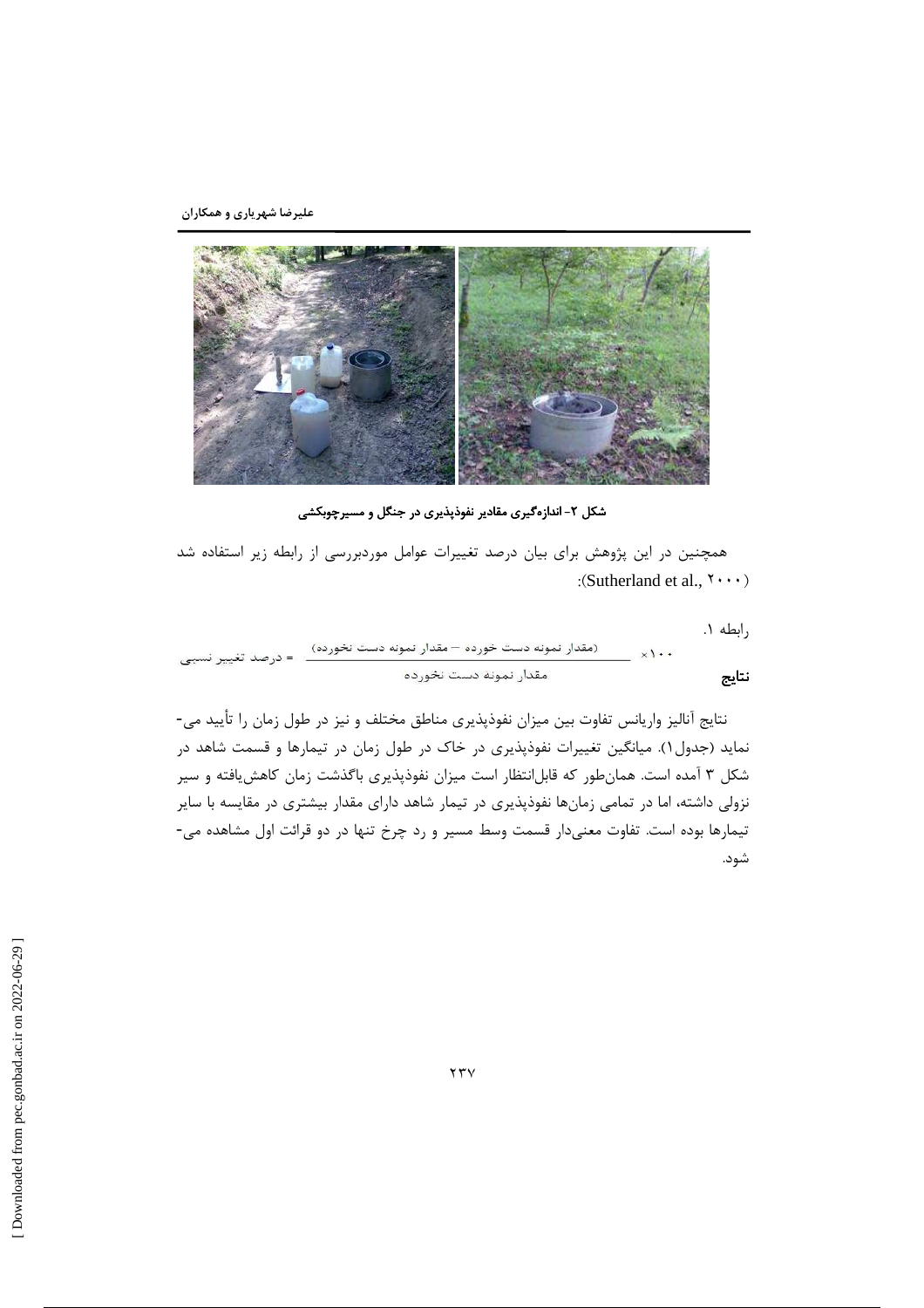|  |  |  |  | نشریه حفاظت زیست بوم گیاهان/ دوره ششم، شماره سیزدهم، پاییز و زمستان ۱۳۹۷ |  |
|--|--|--|--|--------------------------------------------------------------------------|--|
|  |  |  |  |                                                                          |  |

| جدول ۱- آنالیز واریانس دوطرفه میزان نفوذپذیری در مناطق و زمانهای مختلف |                       |             |                            |                  |  |  |
|------------------------------------------------------------------------|-----------------------|-------------|----------------------------|------------------|--|--|
| F                                                                      | ميانگين مربعات        | د, جه آزادی | مجموع مربعات               | منابع            |  |  |
| **<br>$V\Delta/T\Lambda$                                               | 5177/57               | ٢           | <b>AYSVIYA</b>             | منطقه            |  |  |
| $***$<br>$P$ $\Lambda$ / $\Lambda$ 9                                   | <b><i>ISTTIAA</i></b> | ٧           | 1159V/T                    | زمان             |  |  |
| **<br>9/57                                                             | YYY/YQ                | ۱۴          | T117/2A                    | نفوذپذیری × زمان |  |  |
|                                                                        | 77108                 | ۴۸          | 1151/TT                    | خطا              |  |  |
| معنىدار در سطح ۱٪**                                                    |                       |             | ضريب تبيين تصحيحشده =٠/٩٣٠ |                  |  |  |





شکل ۳- روند تغییرات میزان متوسط نفوذپذیری خاک در مسیر چوبکشی و ناحیه شاهد (حروف مختلف نشان از تفاوت میانگین بین مناطق مختلف در هر زمان میباشد)

بررسی متوسط میزان نفوذپذیری در کل زمان مطالعه شده (۶۵ دقیقه) در سه منطقه نشان داد که میزان نفوذپذیری در ناحیه شاهد از مقدار بیشتری در مقایسه با منطقه رد چرخ و وسط برخوردار است ( شکل۴).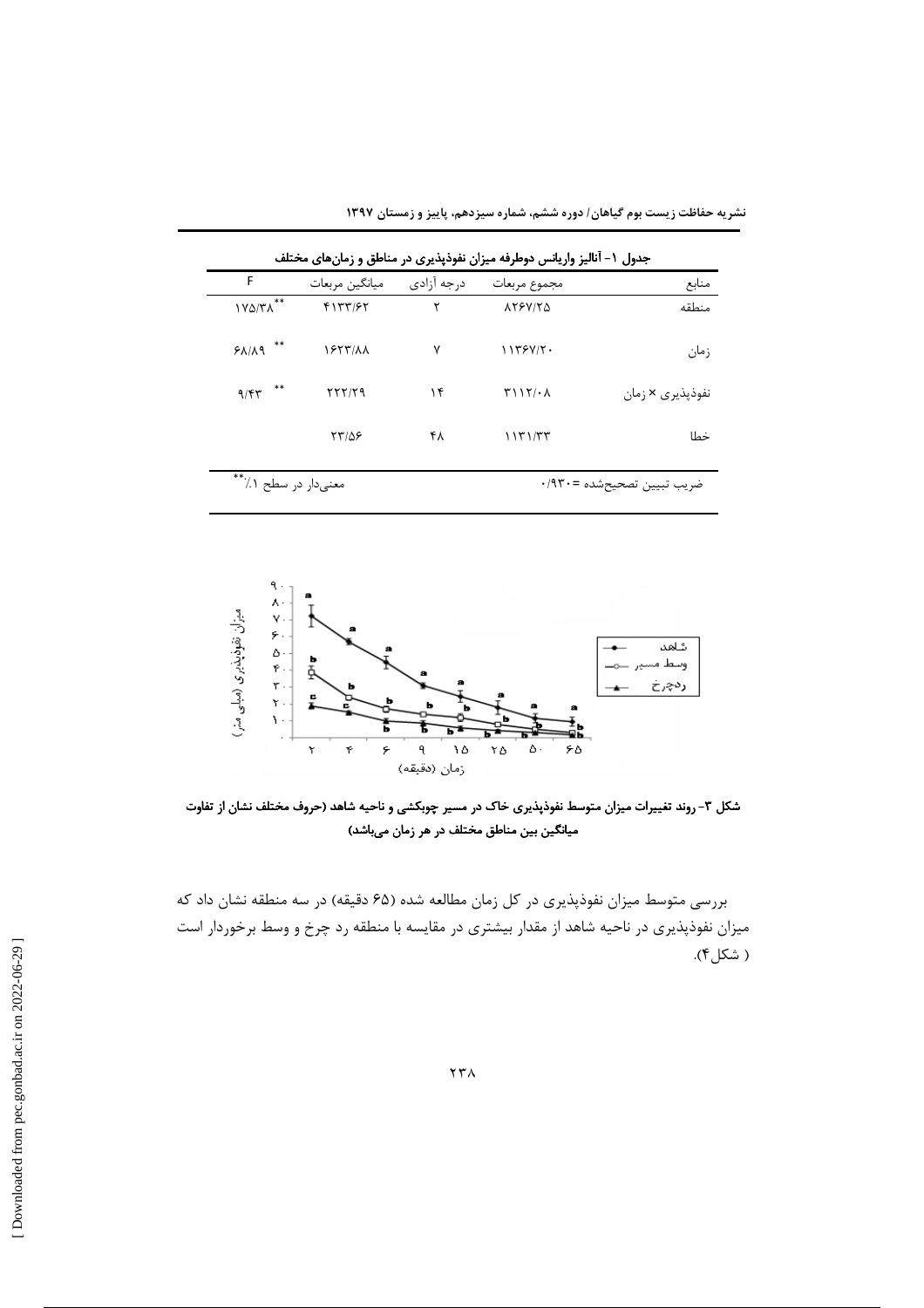

شکل ۴- میزان نفوذپذیری کل در ۶۵ دقیقه در مسیر چوبکشی و ناحیه شاهد (حروف کوچک مختلف، نشان از تفاوت معنىدار بين مناطق مختلف دارد).

همچنین نتایج آنالیز واریانس نشان داد که اثر منطقه روی میزان کوبیدگی و مقاومت به فروروی خاک نیز معنیدار است (جدول ۲). نتایج آزمون دانکن نشان داد که کوبیدگی رد چرخ بیشتر از وسط مسیر و کوبیدگی هر دو تیمار بیشتر از شاهد بود (شکل۵). همچنین مقاومت به فروروی به ترتیب از شاهد به وسط و رد چرخ افزایش معنیدار می یابد (شکل۶). همچنین در تمامی مناطق، بیشترین میزان کوبیدگی و مقاومت به فروروی در عمق اول (۰--۱۰) در مقایسه با دو عمق دیگر موردمطالعه بود (شکل ۵ و۶). همانطور که در شکل ۶ مشخص است مقاومت به فر و روی در تیمار شاهد با افزایش عمق در مقایسه با تیمارهای دیگر، از سرعت رشد افزایشی بیشتر برخوردار است. در واقع ناحیه شاهد دارای ضریب تغییرات بهمراتب بیشتری در مقایسه با سایر مناطق بود (درصد ضریب تغییرات برای تیمار شاهد، وسط مسیر و رد چرخ به ترتیب: ۱/۶۵، ۰/۶۷ و ۰/۴۳ بود).

|                                | مقاومت به فروروی    |              |              |            |                    | كوبيدگى    |        |       |
|--------------------------------|---------------------|--------------|--------------|------------|--------------------|------------|--------|-------|
| F                              | ميانگين             | درجه آزادى   | مجموع        | F          | ميانگين            | درجه آزادى | مجموع  | منبع  |
|                                | مربعات              |              | مربعات       |            | مربعات             |            | مربعات |       |
| $**$ $\gamma \Delta / \lambda$ | Y/Y                 | $\mathsf{r}$ | $Y/\Delta V$ | $*$ 1.1/09 | $\cdot$ /91 $\tau$ |            | 1/99   | تيمار |
|                                | $\cdot$ / $\cdot$ 9 | ۲۴           | $Y/\lambda$  |            | $\cdot/\rangle$ .  | ۲۴         | .777   | خطا   |
|                                |                     | ۲۶           | 5/10         |            |                    | ۲۶         | Y/Y    | کل    |

جدول ۲- آنالیز واریانس یکطرفه تأثیر منطقه روی مقاومت به فروروی و کوبیدگی

 $\gamma \gamma$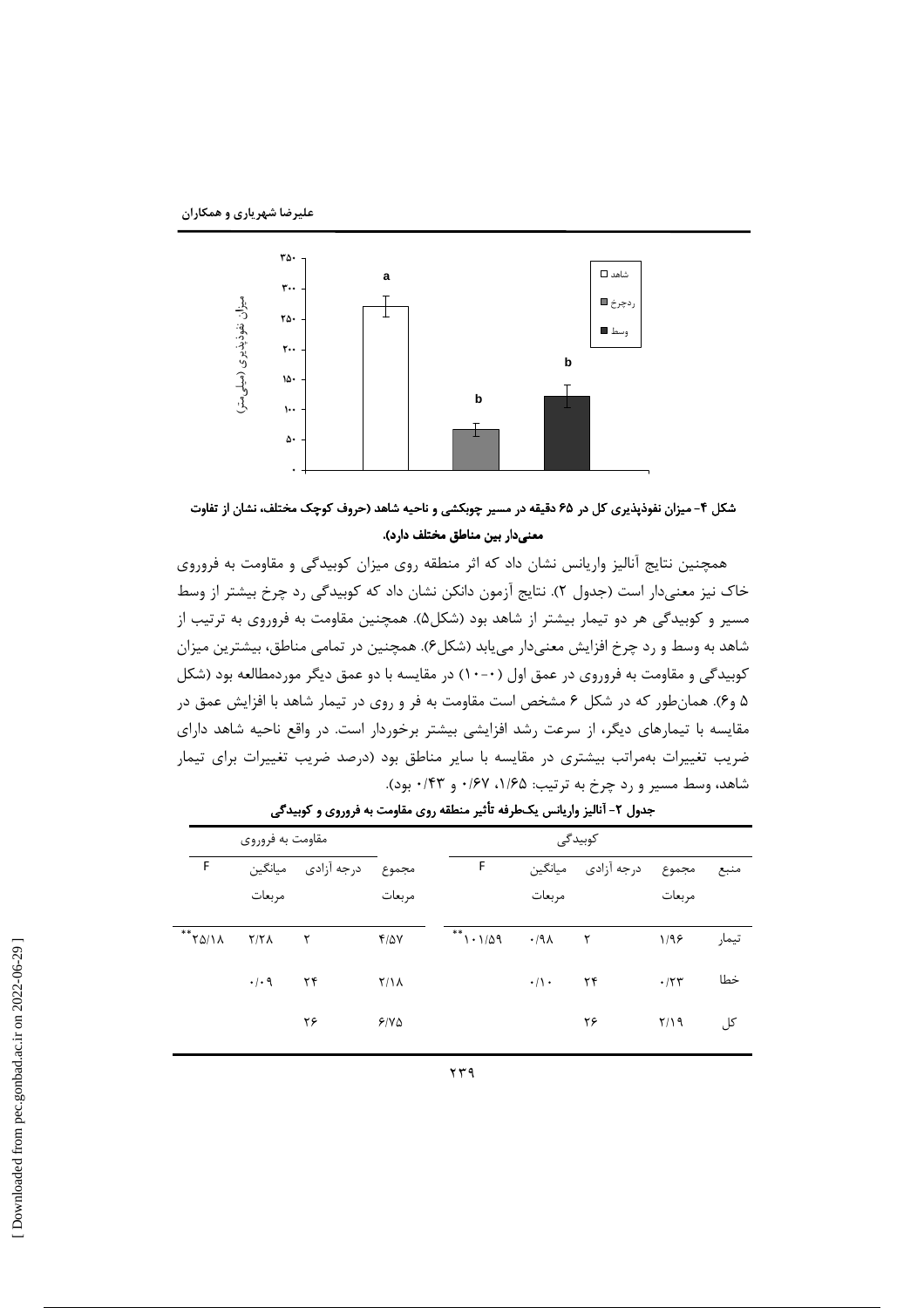



شکل ۵- میزان وزن مخصوص ظاهری در سه منطقه موردمطالعه در عمقهای مختلف (P<۰.۰۱)





نتايج بررسي اثر سه منطقه بر ميزان رطوبت خاک در جدول ۳ آورده شده است. نتايج آزمون دانکن نشان داد که میزان رطوبت خاک به ترتیب در ناحیه ردچرخ و وسط مسیر در تمامی عمقها بهصورت معنیداری بیشتر از تیمار شاهد بود (شکل۷). همچنین در تمامی ناحیهها، عمق اول (۰-۱۰) از میزان رطوبت بیشتری در مقایسه با عمق دوم (۱۰-۲۰) و سوم (۲۰-۳۰) برخوردار بود. در تمامی، مناطق عمق دوم و سوم با یکدیگر تفاوت معنىدارى نداشتند (شكل٧).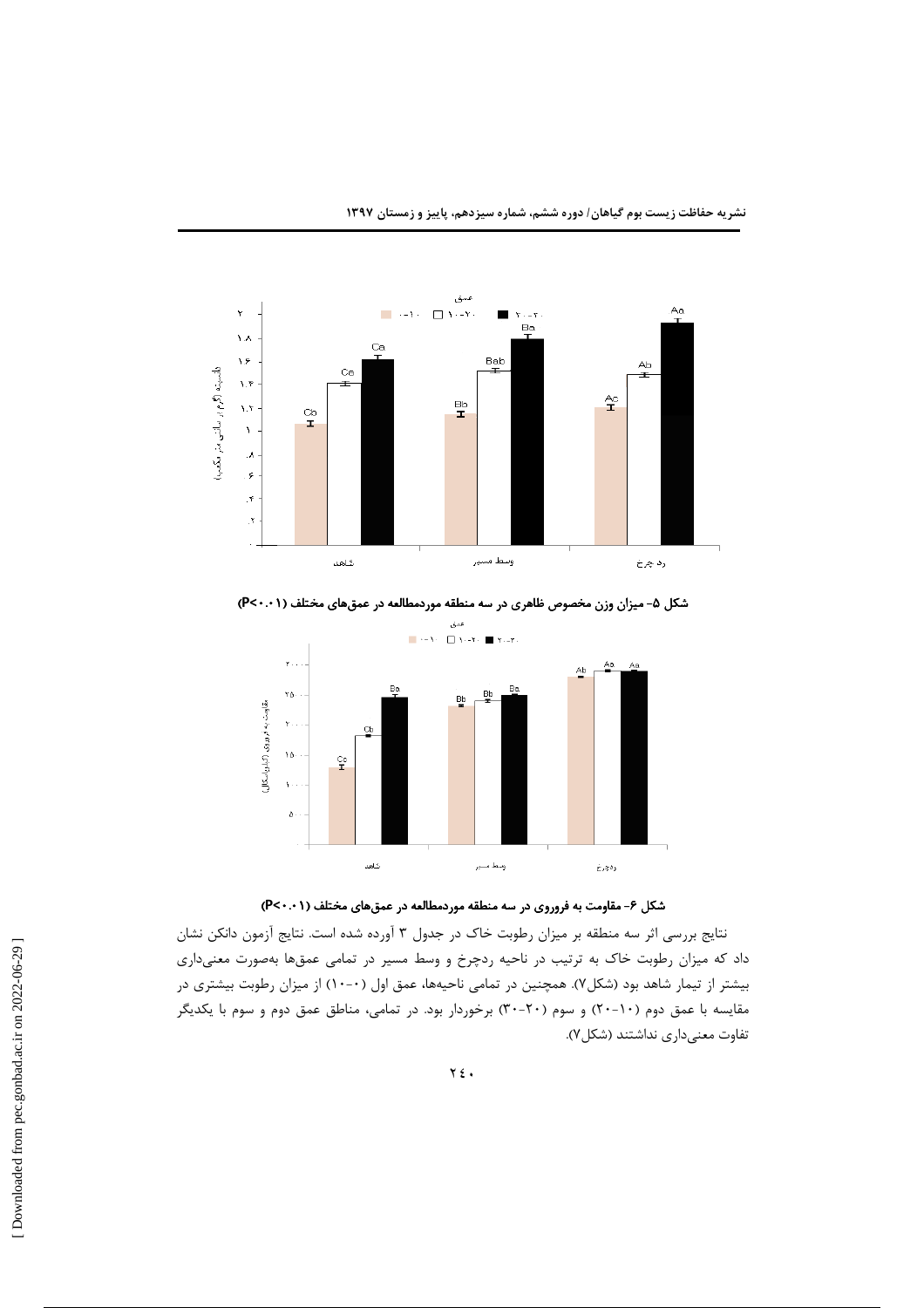| علیرضا شهریاری و همکاران |  |
|--------------------------|--|
|--------------------------|--|

| جدول ۳- آنالیز واریانس یکطرفه اثر منطقه روی میزان رطوبت خاک |                |             |                                  |       |  |  |  |
|-------------------------------------------------------------|----------------|-------------|----------------------------------|-------|--|--|--|
| F                                                           | ميانگين مربعات | د, جه آزادی | مجموع مربعات                     | منبع  |  |  |  |
| $**$ $11/FY$                                                |                |             | 331994                           | تيمار |  |  |  |
|                                                             | ۱۵۱/۵۰         | ۲۴          | $\mathbf{y}\mathbf{y}\mathbf{y}$ | خطا   |  |  |  |
|                                                             |                | ۲۶          | $Y1 \cdot .199$                  | کا ،  |  |  |  |



نتایج بررسی ارتباط نفوذپذیری - کوبیدگی و نفوذپذیری - مقاومت به فروروی نشان داد که در هر دو مورد (شکل۸)، رابطه خطی و معکوس و با ضریب تبیین ۰/۹۴ بین آنها برقرار بوده و آنالیز رگرسیون نیز در سطح اطمینان یک درصد معنیدار است ( به ترتیب برای مدل نفوذپذیری -کوبیدگی؛ ۰۰. • F=۹۹.٦۳; p=۰.۰۰ و مدل نفوذپذیری – مقاومت ; ۰۰۰۰ =F=۱۲۲.۰۲).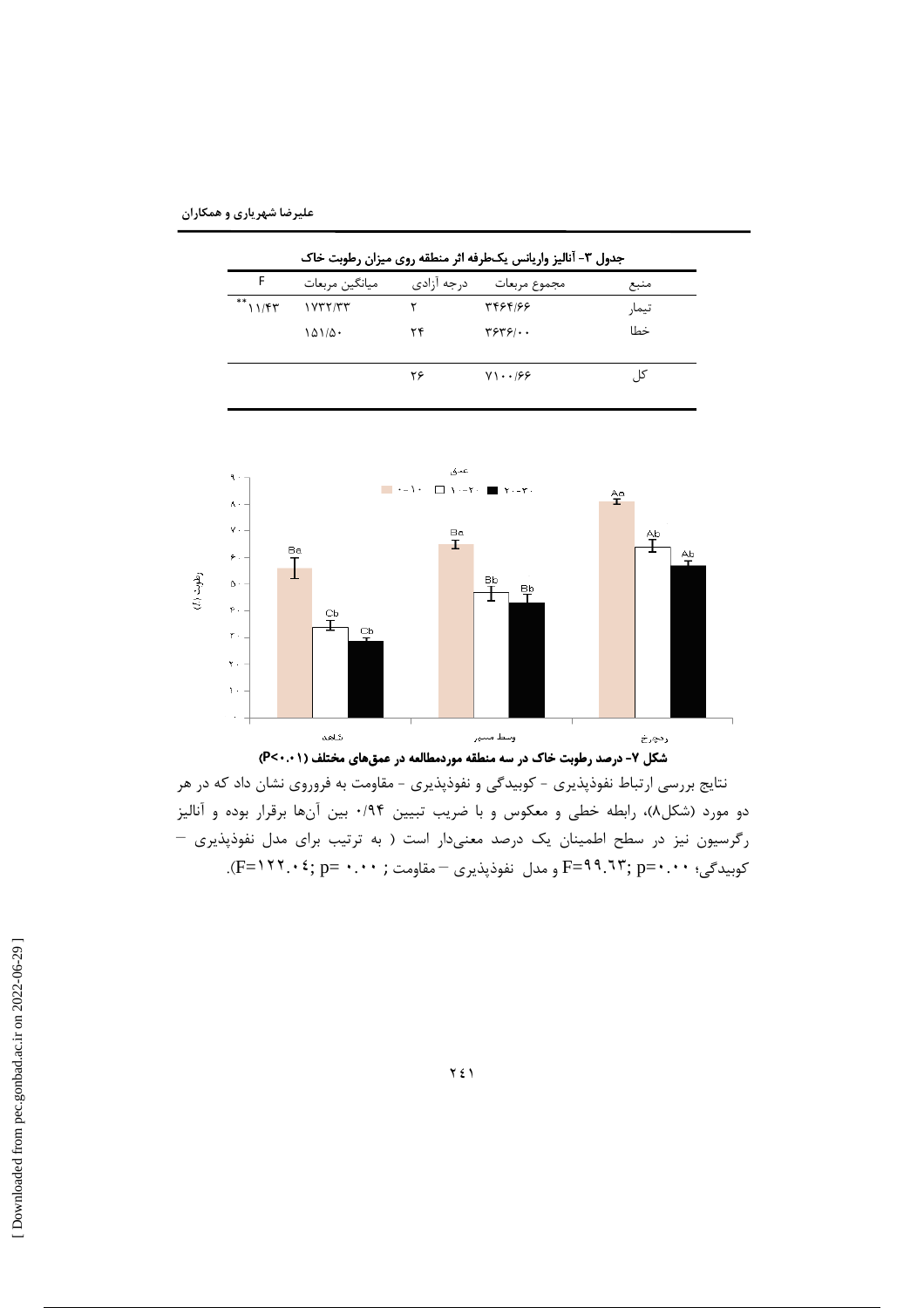

شکل ۸- رابطه نفوذپذیری و کوبیدگی و مقاومت به فروروی خاک

### بحث و نتيجهگيري

هرگونه فعالیتی که باعث کوبیدگی یا در معرض بارندگی قرار گرفتن خاک شود، موجب کاهش نفوذپذیری، تجمع رواناب سطحی و درنتیجه افزایش فرسایش میشود ( Rab, ۲۰۰ \$; Jourgholami et al., ۲۰۱۷). اگر دانههای خاک فاقد ثبات باشند، خیس شدن خاک ممکن است باعث تجزیه ذرات بزرگتر به ذرات ریزتر شده که این ذرات ریز میتوانند باعث مسدود شدن منافذ خاک و کاهش نفوذپذیری و هدایت هیدرولیکی شوند (Lister, ۱۹۹۹). مطالعات نشان دادهاند که مسیرها و سطوحی مانند شبکه جاده میتوانند بهعنوان مناطقی مهم برای تولید رواناب عمل کنند ( "Sutherland et al ۲۰۰۷; Jourgholami et al., ۲۰۱۷). پژوهشهای متعددی نیز تأثیر کاهش خلل و فرج بزرگ خاک و نفوذپذیری با کوبیدگی خاک را نشان دادهاند (به نقل از "Sutherland et al ۲۰۰۰). در این مطالعه با استفاده از حلقههای نفوذسنج، سیلندر و پنترومتر به مطالعه و مقایسه میزان نفوذپذیری، کوبیدگی، مقاومت و رطوبت خاک در ردچرخ، وسط مسیر چوبکشی و ناحیه شاهد پرداخته شد. - (ميليمتر (نفوذپذيري ميزان

علت تفاوت معنىدار ميزان نفوذ آب در خاک در منطقه شاهد در مقايسه با دو منطقه ديگر، میتواند تخلخل خاک و وجود فضاهای خالی بیشتر در منطقه شاهد نسبت به ۲ محل دیگر باشد. هنگامیکه یک توده خاک فشرده یا ارتعاش مییابد، حجم اشغالشده توسط ذرات جامد خاک تغییر نمیکند، بلکه در این حالت حجم حفرات خالی موجود در خاک کاهش یافته و درنتیجه نفوذپذیری اک نیز کاهش می یابد (رحیمی، ۱۳۸۴). میزان نفوذپذیری کل در ناحیه شاهد، وسط مسیر چوبکشی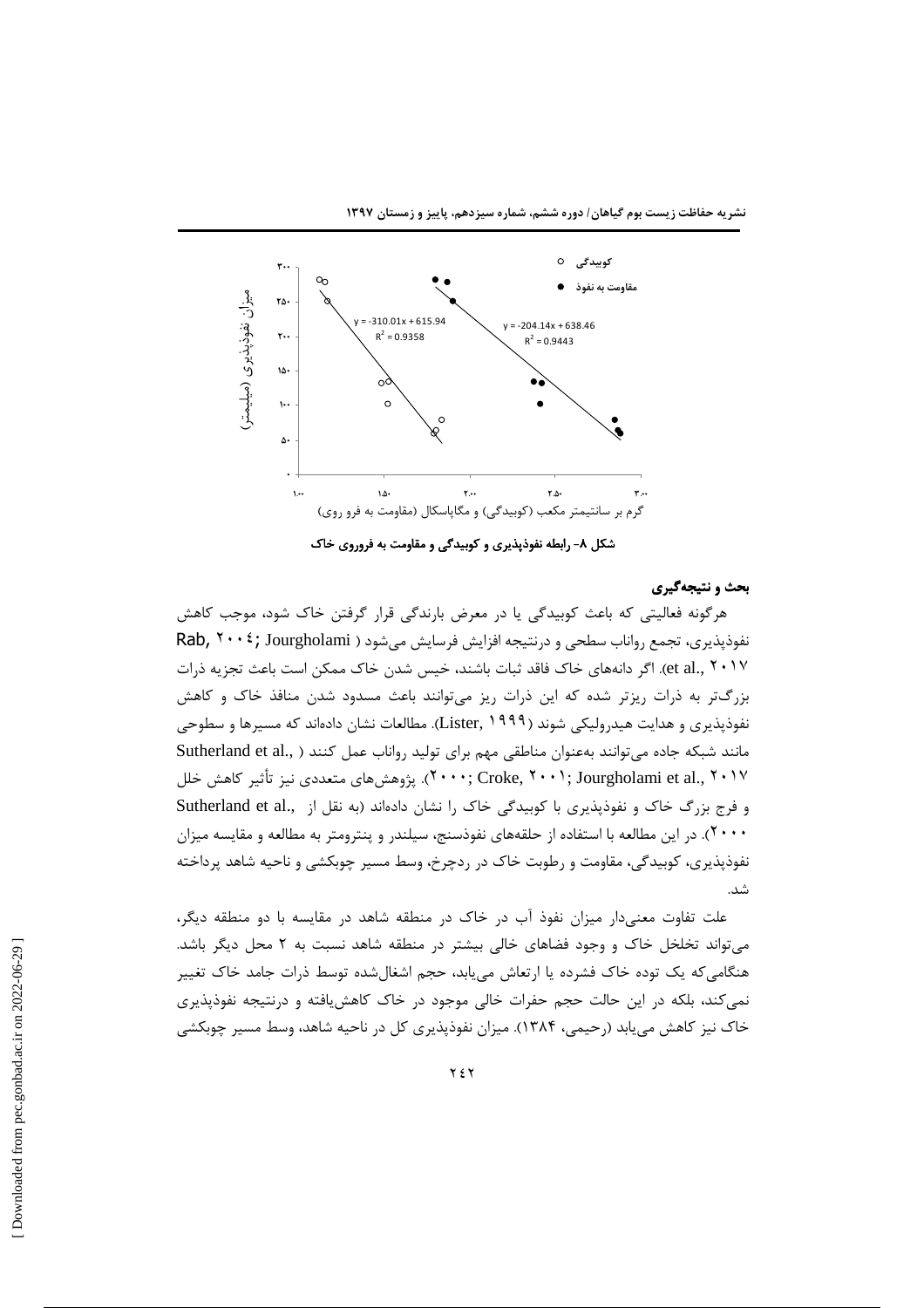و محل رد چرخ به ترتیب برابر ۲۷۰، ۱۲۲ و ۶۷ میلی متر بود. بنابراین نفوذیذیری وسط مسیر و ردچرخ نسبت به ناحیه شاهد به ترتیب ۵۴/۸ و ۷۵/۲ میلی مترکاهش نشان میدهد. همچنین میزان نفوذيذيري اوليه در منطقه شاهد، وسط مسير و رد چرخ به ترتيب ٧٢، ٣٩ و ١٩ ميلي متر مي باشد كه میزان نفوذیذیری وسط مسیر و رد چرخ به ترتیب ۴۵/۸ و ۷۳/۶ درصد نسبت به منطقه شاهد کاهش نشان میدهد. مقادیر گزارششده کاهش نفوذپذیری نسبت به شاهد، ۶۰٪ برای مسیر چوبکشی Sutherland et al., ۲۰۰۰) شبکه ریزبافت (۲۰۰۰) Sutherland et al., ۲۰۰۰). برای ترافیک متوسط و ۸۲٪ برای ترافیک سنگین جاده چوبکشی (Cullen et al., ۱۹۹۱) میباشد که قابل مقایسه با نتایج پژوهش حاضر است. البته لازم به ذکر است که عواملی مانند نوع خاک، میزان رطوبت در زمان تردد، وزن ماشینآلات و سطح اتکای آنها در میزان تأثیر وارده مؤثر هستند. پژوهشگران بسیاری کاهش نفوذپذیری و افزایش رواناب و فرسایش در مسیرهای چوبکشی و دیگر Fang et al., ٢٠١٥; Etehadi Abari et al., ٢٠١٧; ) مناطق با ترافيک بالا را گزارش كردهاند ( Jourgholami et al., ۲۰۱۷). یکی از مهمترین عوامل کاهش نفوذپذیری خاک، تراکم لایه سطحی خاک به علت تردد ماشینهای چوبکشی و فشرده شدن خاک است (داغستانی و همکاران، ۱۳۸۴). همچنین ظرفیت هدایت هیدرولیکی و نگهداری آب بهشدت در اثر کوبیدگی کاهش پیدا میکنند (Jusoff and Majid, ١٩٨٦; Ezzati et al., ٢٠١٢) كه منطبق با نتايج اين تحقيق است. اگر نفوذپذیری در پنج دقیقه اول مربوط به نفوذپذیری لایه سطحی خاک باشد (محمدی کنگرانی، ۱۳۷۳) وجود تفاوت معنیدار تنها در دو قرائت اول در ردچرخ و وسط مسیر، بیانگر تأثیر بالا و ملموس ترافیک در لایه سطحی است که با توجه به نقش آنها در هدایت هیدرولیکی میزان تأثیر منفی بسیاری در کاهش نفوذیذیری خواهد داشت.

برخی پژوهشگران مرز ایجاد کوبیدگی خاک را افزایش ۱۵٪ یا بیشتر دانسیته دانستهاند ( Snider and Miller, ۱۹۸۵). در تمامی افقهای وسط مسیر و رد چرخ، تغییرات نسبی دانسیته بیش از ۱۵٪ (حداقل ۲۸٪ و حداکثر ۵۸٪) بود، بنابراین می توان از آنها به کوبیدگی تعبیر کرد. افزایش وزن مخصوص ظاهری خاک (کوبیدگی) در اثر فعالیتهای بهرهبرداری، باعث کوبیدگی خاک و بهتبع آن باعث کاهش نفوذپذیری و افزایش جریانهای سطحی و فرسایش خاک در مسیرهای چوبکشی میشود Cullen et al., ۱۹۹۱; Safari et al., ۲۰۱۶; Zemke, ۲۰۱۷)) كه منطبق با نتايج اين تحقيق است. دلیل اصلی تغییر نفوذپذیری خاک را میتوان به تفاوت معنیدار کوبیدگی خاک روی مسیرهای چوبکشی نسبت به مسیر شاهد مرتبط دانست. البته با توجه به قوانین موجود در ایران کوبیدگی مسیرها بهعنوان بخشی از شبکه جاده، به دلیل ترافیک پذیری بالاتر، بهخودیخود عاملی منفی تلقی نمی شود، بلکه به دلیل منتج شدن به کاهش نفوذیذیری و درنتیجه افزایش رواناب و فرسایش و تولید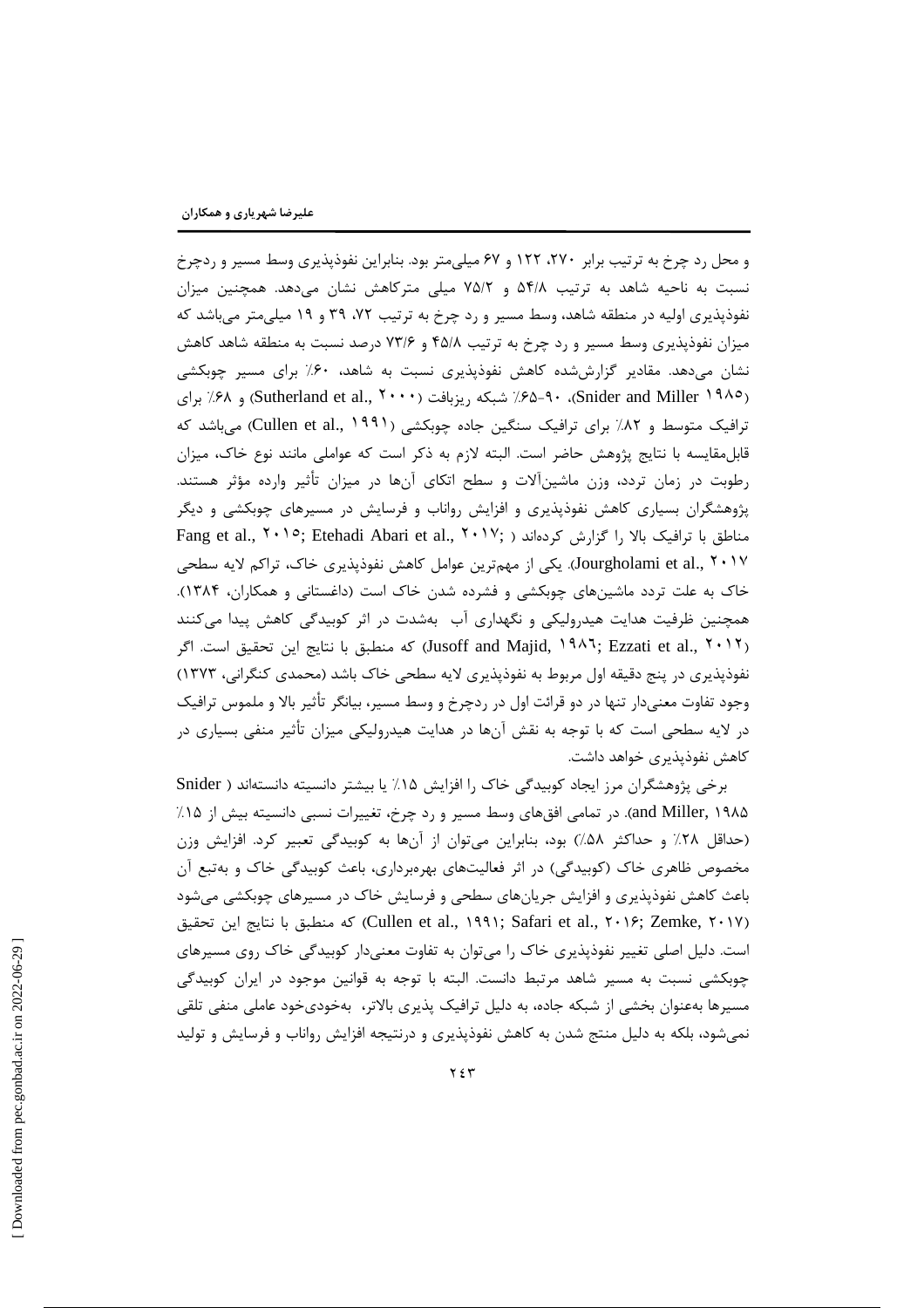رسوب مشکلساز است. در این پژوهش افزایش ۵۷٪ و ۳۱٪ دانسیته در رد چرخ و وسط مسیر نسبت به شاهد به ترتیب باعث کاهش ۷۵ و ۵۴٪ نفوذپذیری نسبت به شاهد شده است که این تغییرات منطبق با مطالعات سهرابی و همکاران (۱۳۹۴)، راب (۱۳۹۴)، متر تی و همکاران ( ,Ezzati et al ۲۰۱۲) و سلگی و نجفی (Solgi and Najafi., ۲۰۱۴) است، با این تفاوت که در این تحقیق به اندازهگیری مستقیم نفوذپذیری پرداخته شد. میک و همکاران ( Meek et al., ۱۹۹۲) نشان دادند که با افزایش دانسیته خاک از ۱/۶ به ۱/۸ مگاگرم بر مترمربع (حدود ۱۳٪)، میزان نفوذپذیری ۵۴٪ کاهش می یابد که منطبق با نتایج این تحقیق است و اختلاف کمتر نفوذپذیری و دانسیته در تحقیق حاضر ممکن است ناشی از شرایط خاک، نوع وسیله بهرمبرداری، تعداد تردد و عوامل دیگر باشد. ایلشایر و همکاران (Wilshire et al., ۱۹۸۷) ۹۷٪ کاهش نفوذپذیری به ازای ۳۴٪ افزایش دانسیته را گزارش کردند. تنوع در نتایج پژوهشها ممکن است مربوط به نوع خاکها باشد، چراکه خاکهای ریزدانه نسبت به درشتدانه درشت منفذهای (ماکروپور) کمتری داشته و بهتبع آن، کوبیدگی تأثیر بیشتری بر آنها دارد (Reeves, ۲۰۱۱). میزان تغییرات مقاومت به فروروی در وسط و رد چرخ به ترتیب در افق اول ۷۹ و ۱۱۶، افق دوم ۳۱ و ۵۹ و افق سوم ۱/۵ و ۱۶/۶٪ بود که در راستای مطالعات سهرابی و همکاران (۱۳۹۴) و نوگنت و همکاران (Nugent et al., ۲۰۰۳) است. گریسن و سندز Greacen) and Sands, ۱۹۸۰) و اسمیت و واس Smith and Wass, ۱۹۸۵) افزایش معنی دار مقاومت به فروروی جاده چوبکشی با بافت ماسهای را تا عمق ۵۰ سانتیمتر معنیدار گزارش کردند و مطالعه سادرلند و همکاران (Sutherland et al., ۲۰۰۰) نیز ۱۸-۱۴۰٪ افزایش مقاومت به فروروی به ازای ٩-١۶٪ افزايش دانسيته را گزارش كردند كه منطبق با نتايج تحقيق حاضر است. در مورد رطوبت، درصد تغییرات در وسط و رد چرخ به ترتیب در افق اول ۱۸ و ۴۷، افق دوم ۳۹ و ۹۱ و افق سوم ۴۷ و ۹۸٪ نسبت به منطقه شاهد بود. دلیل این تغییرات زیاد رطوبتی نسبت به منطقه شاهد را میتوان به باران ربایی و جذب بخشی از آب روی لاشبرگ و مستقیماً بخار شدن آن و افزایش فعالیت میکروار گانیسمها در خاک به دلیل تخلخل بالای خاک باشد ( Jusoff and Majid, ۱۹۸۶; Cambi et al., ۲۰۱۵) بنابراین دو تیمار دیگر، رطوبت ورودی بالاتری نسبت به شاهد دارند.

#### ييشنهادها

با توجه به نتایج کسبشده به نظر میرسد که تخریبهای غیرقابلاجتناب مسیرهای چوبکشی ضرورت طراحی و در نظر گرفتن تمهیداتی برای کاهش رواناب و تولید رسوب را ایجاب میکند. البته باید توجه داشت که در شیوه طراحی دائمی مسیرها این تخریب درواقع درازای صدمه ندیدن بقیه قسمتهای جنگل توجیه گردد. در برخی منابع از ایجاد شیارهای عرضی برای هدایت رواناب به داخل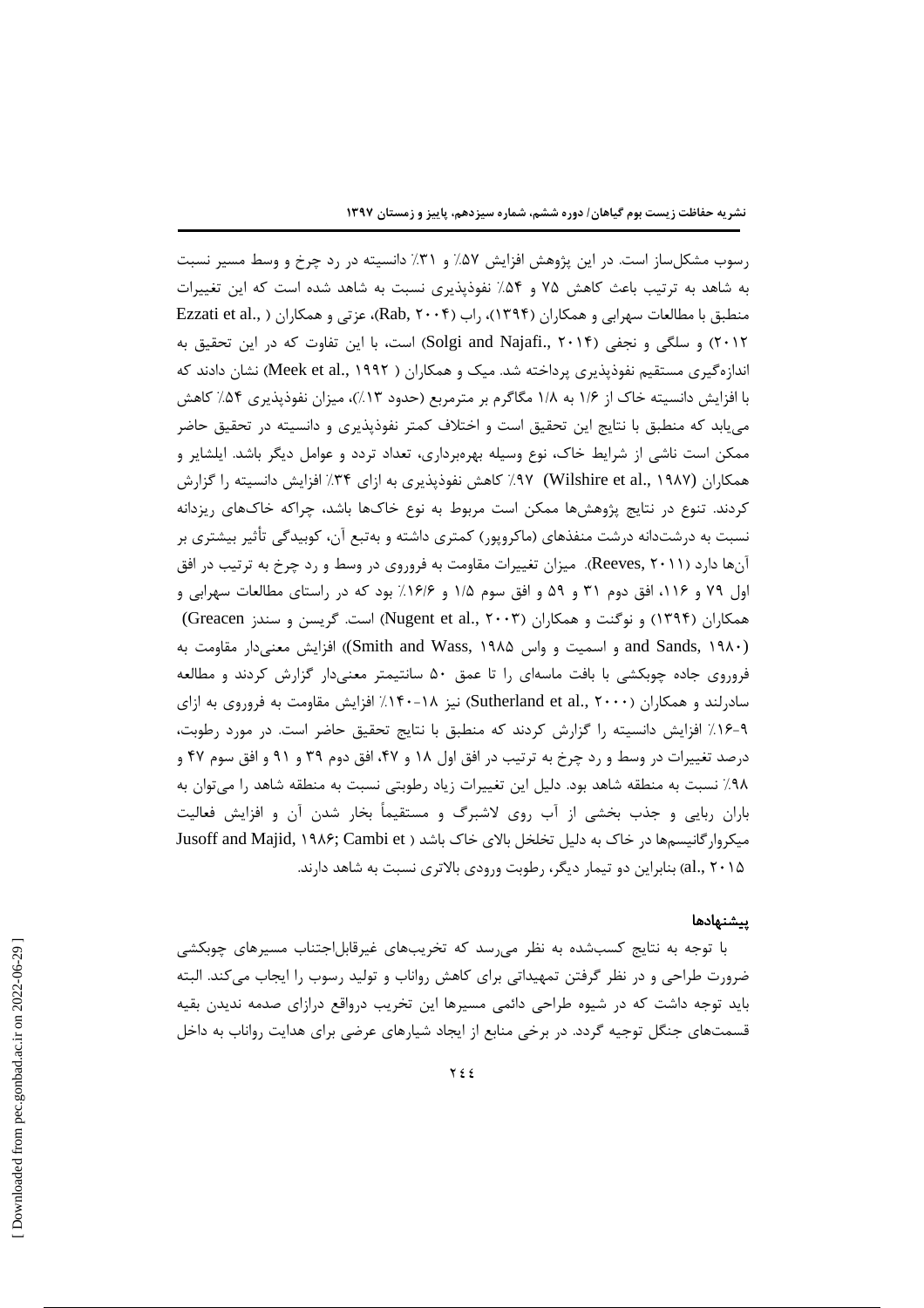جنگل بهمنظور كاهش فرسايش (Solgi and Najafi, ۲۰۱۴) و احيا يوشش گياهي ( .Cambi et al ۲۰۱۵) بهعنوان راهکار حفاظتی نامبرده شده است. راهکار دیگر پیشنهادشده، استفاده از مازاد Mcnabb et al., ۲۰۰۱; Adekalu et al., ۲۰۰۶; Fernandez and ) مقطوعات روی مسیرها ( Vega, ۲۰۱۶) برای شکل دادن لایه حفاظتی است که البته در این مورد لازم است قبلاً تأثیر این مواد بر رفتار مکانیکی خاک بعد از پوسیدن بررسی و موردتوجه قرار گیرد. درهرحال جدای از راهکار مورداستفاده، با توجه به نفوذپذیری پایینتر مسیر چوبکشی هدف باید هدایت رواناب به داخل جنگل و جلوگیری از جریان یافتن روی مسیر باشد چراکه با توجه به نفوذپذیری پایین و حساسیت بالا به فرسایش میتواند بهعنوان بستر مناسبی برای ایجاد رواناب و فرسایش تبدیل شود. از آنجایی که امکان ایجاد شیار و فرسایش آبی در مسیرهای چوبکشی (فاقد روسازی) با طول وشیب طولی زیاد افزایش می یابد، بنابراین پیشنهاد می شود از مسیرهای کوتاه با تعداد بیشتر (لطفعلیان و همکاران، ۱۳۸۸) استفاده شود. شیب مسیرهای چوبکشی یکی از عواملی است که بهطور معنیداری بر کوبیدگی خاک تاثیر میگذارد که باید شیب این مسیرها تا حدامکان کمتر در نظر گرفته شود (جورغلامی و مجنونیان، ۱۳۸۹). همچنین محدود کردن چوبکشی به زمانهایی با رطوبت کمتر خاک ( Carter et al., ۱۹۹۷; Saarilahti, ۲۰۰۲; ) باهش فشار باد تایر (McNabb et al., ۲۰۰۱; Johnson and Han, ۲۰۰۷ Eliasson, ۲۰۰۵; Ziesak, ۲۰۰۶) در صورت امکان جهت افزایش سطح تماس و درنتیجه کاهش تنش فشارى به خاك، مهارت راننده و ايراتور ( .Harvey and Brais, ٢٠٠٢; Heninger et al ۲۰۰۲) بهمنظور کاهش تردد و جابهجایی اسکیدر، استفاده از روش گردهبینه بلند بهجای گردهبینه کوتاه (جورغلامی و مجنونیان، ۱۳۸۹) به دلیل کاهش تردد ماشین از راهکارهای دیگر حفاظت مسیرهای چوبکشی میباشد.

### منابع

جورغلامي، م.، مجنونيان، ب. ١٣٨٩. كوبيدگي و بههم خوردگي خاک جنگل در اثر خروج چوب با اسكيدر چرخ لاستيكي (مطالعهموردي: جنگل خيرود)، جنگل ايران، ٢ (۴): ٢٨٧-٢٩٨.

- داغستانی، م.، سبحانی، ه.، محسنی ساروی، م.، مروی مهاجر، م. ر. ۱۳۸۴. بررسی اثر قطع گروهی بر خواص فیزیکی خاک جنگلی، جنگل ایران، ۵۸ (۴): ۷۶۹–۷۷۸.
- رافتنیا، ن.، جگر، د.، طبری، م. ۱۳۸۷. اثر گذاری چوبکشی زمینی روی کوبیدگی خاک مسیرهای اسکیدررو در شیبهای مختلف، جنگل ایران، ۶۱ (۱): ۷۳-۸۴.

رحيمي، حسن. ١٣٨۴. مكانيک خاک، انتشارات دانش و فن، ۶۲۲ صفحه.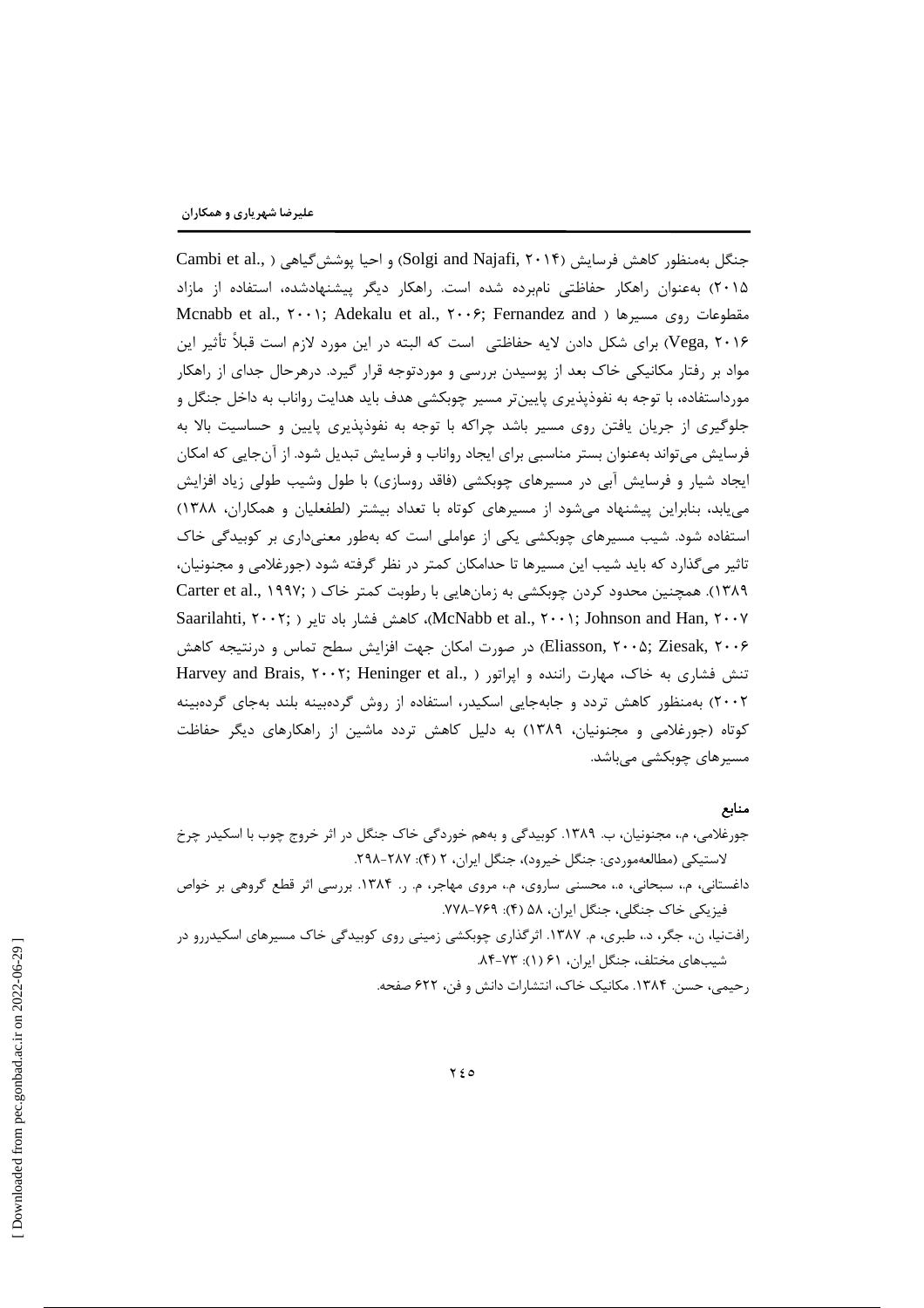سهرابی، ه.، جورغلامی، م.، مجنونیان، ب.، زاهدی امیری، ق.، عزتی، س. ۱۳۹۴. ارزیابی بازیابی بلند مدت وزن مخصوص ظاهری، تخلخل و مقاومت به نفوذ خاک ٢٠سال پس از عملیات چوبکشی در جنگل خیرود، تحقیقات جنگل و صنوبر ایران. ۲۳ (۳): ۵۴۸-۵۴۸.

اداره کل منابعطبیعی استان گلستان. ۱۳۹۰. طرح جنگلداری کوهمیان، ۶۲۹ صفحه.

- لطفعلیان، م.۱۳۷۵ . اثر چوبکشی تاف در فشردگی خاک، پایان نامه کارشناسی ارشد، دانشکده منابع طبیعی و علوم دریایی نور، دانشگاه تربیت مدرس،۱۱۴ صفحه.
- لطفعلیان، م.، شیروانی، ز. نقوی، ح. ۱۳۸۸. بررسی عوامل مؤثر در فرسایش[بی مسیرهای چوبکشی، جنگل ایران،  $.177-110:(7)1$
- محمدی کنگرانی، ح. ۱۳۷۳. اثر تخریب خاک روی کیفیت آبهای سطحی و نفوذپذیری خاک. پایان نامه-کارشناسی ارشد دانشکده منابع دانشگاه تهران، ۸۳ صفحه.
- Adekalu, K.O., Okunade, D.A., Osunbitan, J.A. ۲۰۰۶. Compaction and mulching effects on soil loss and runoff from two southwestern Nigeria agricultural soils. Geoderma, ITV: ٢٢۶-٢٣.
- Blake, G.R., Hartge, K.H. 1908. Bulk density. In Methods of Soil Analysis, Part 1. Physical and Mineralogical Method, Agronomy Monograph No. 9, Ynd edn, Klute A (ed.). American Society of Agronomy: Madison, WI: ۳۶۳-۳۷۵.
- Cambi, M., Certini, G., Neri, F., Marchi, E.  $\gamma \cdot \delta$ . The impact of heavy traffic on forest soils: A review. Forest Ecology and Management, ٣٣٨, ١٢۴-١٣٨.
- Carter, E., Rummer, B., Stokes, B. 1997. Site Disturbance Associated With Alternative Prescriptions in a Upland Hardwood Forest of Northern Alabama. ASAE Meeting Presentation, NO.  $3\gamma\delta \cdot 1\tau$ ,  $1\lambda$  p.p.
- Croke, J., Hairsine, P., Fogarty, P.  $\mathsf{y} \cdot \mathsf{y}$ . Soil recovery from track construction and harvesting changes in surface infiltration, erosion and delivery rates with time. Forest Ecology and Management, ۱۴۳: ۳-۱۲.
- Cullen, J., Montagne, C., Fergusen, H. 1991. Timber Harvest Trafficking and Soil Compaction in Western Montana. Soil Sciece Society of America Journal, AA:  $1418 - 1471.$
- Donagh, P., Rivero, L., Garibaldi, J., Alvez, M., Cortez, P., Marek, M. ۲۰۱۰. Effects of selective harvesting on traffic pattern and soil compaction in a subtropical forest in Guarani, Misiones, Argentine. Sci. For., Piracicaba,  $\Upsilon \Lambda (\Lambda \Delta)$ : 118-174.
- Eliasson, L.  $\mathsf{Y} \cdot \mathsf{a}$ . Effects of forwarder tyre pressure on rut formation and soil compaction. Silva Fennica, ٣٩(۴): ۵۴٩-۵۵۷.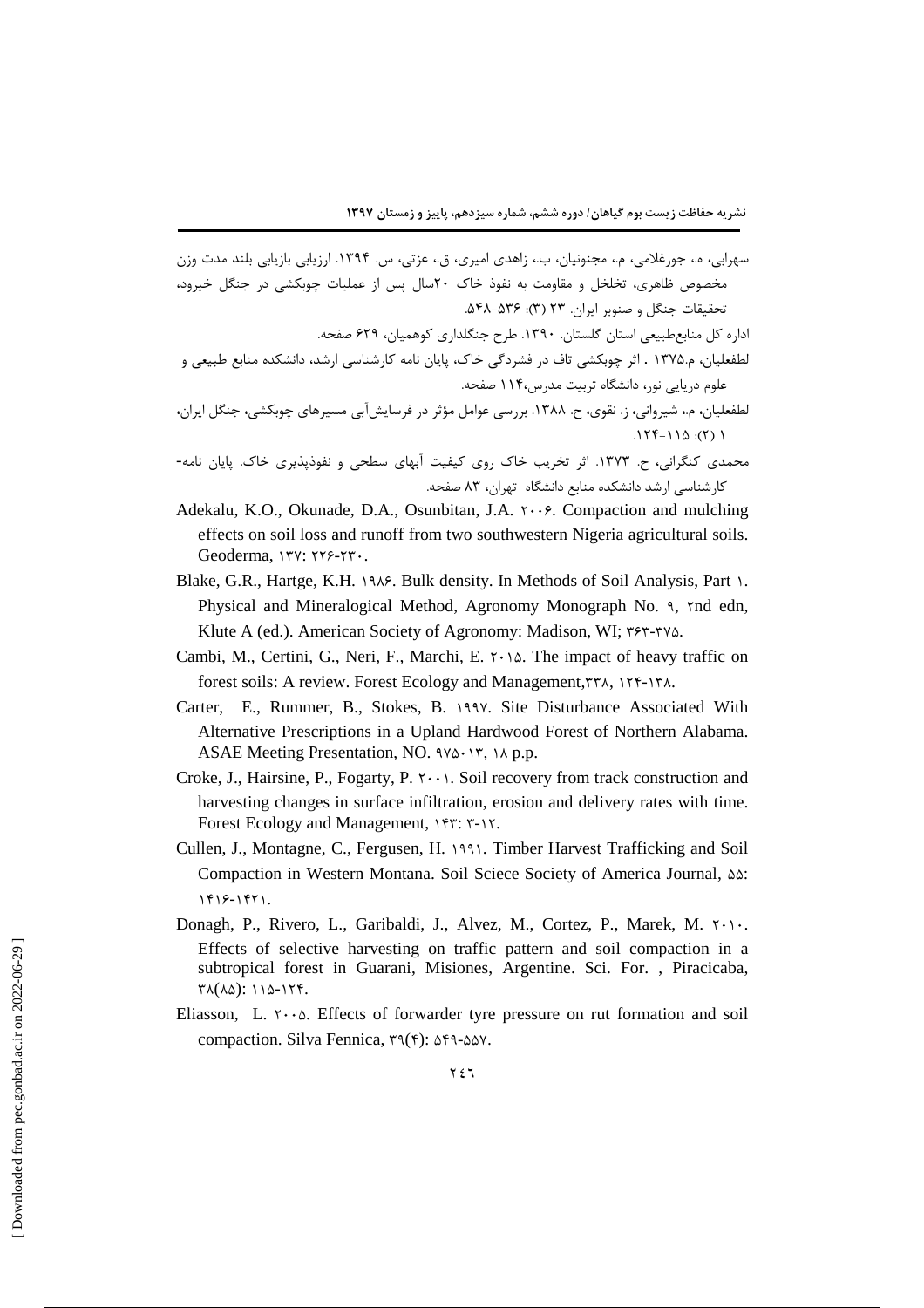Etehadi Abari, M., Majnounian, B., Malekian, A., Jourgholami, M. ٢٠١٧. Effect of forest harvesting on runoff and sediment characteristics in the Hyrcanian forest, northern Iran. Europian Journal of Forestry Research, ۱۳۶: ۳۷۵-۳۸۶.

Ezzati, S., Najafi, A., Rab, M.A. Zenner, E. K. ٢٠١٢. Recovery of soil bulk density, porosity and rutting from ground skidding over a ٢٠-year period after timber harvesting in Iran. Silva Fennica, ٤٦: ٥٢١-٥٣٨.

- Fang, H., Sun, L., Tang, Z.  $\mathsf{Y} \cdot \mathsf{Y} \circ \mathsf{S}$ . Effects of rainfalland slope on runoff, soil erosion and rill development: An experimental study using two loess soils. Hydrology Process, 19: 1949-1981.
- Fernandez, C., Vega, J. A.  $\gamma \rightarrow \gamma$ . Effects of mulching and post-fire salvage logging on soil erosion and vegetative regrowth in NW Spain. Forest Ecology and Management. ٣٧٥: ۴۶-٥۴.
- Froehlich, H.A., Miles, D.W.R., Robbins, R.W. 1944. Soil Bulk Density Recovery on Compacted Skid Trails in Central Idaho. Soil Science Society of America Journal,  $f_1: \ldots \wedge f_1$ .
- Geissen, V., Sánchez-Hernández, R., Kampichler, C., Ramos-Reyes, R., Sepulveda-Lozada, A., Ochoa-Goana , S., de Jong, B.H.J., Huerta-Lwanga, E., Hernández-Daumas, S.  $\cdot \cdot \cdot$ 9. Effects of land-use change on some properties of tropical soils-An example from Southeast Mexico. Geoderma, 141: AY-9Y.
- Greacen, E.L., Sands, R. 191. Compaction of forest soils- a review. Australian Journal of Soil Research, IA: IFT-IA9.
- Han, S.K., Han, H.S., Page Dumroese, D.S., Johnson, L.R. 1.19. Soil compaction associated with cut to length and whole tree harvesting of coniferous forest. Canadian Journal of Forest Research, ٣٩: ٩٧۶-٩٨٩.
- Harvey, B., Brais, S.  $\gamma \cdot \gamma$ . Effects of Mechanized Careful Logging on Natural Regeneration and Vegetation Competition in the Southeastern Canadian Boreal Forest. Canadian Journal of Forest Research, TY:  $50 - 59$ .
- Heninger, R., Scott, W., Dobkowski, A., Miller, R., Anderson, H., Duke, S.  $\gamma \cdot \gamma$ . Soil Disturbance and \-Year Growth Response of Coast Douglas–Fir on Nontilled Skid Trails in the Oregon Cascades. Canadian Journal of Forest  $Research, \tau$  $\tau$ :  $\tau\tau\tau$ - $\tau\epsilon$ .
- Johnson, L.R., Page-Dumroese, D., Han, H.S.  $\mathsf{r} \cdot \mathsf{v}$ . Effects of Machine Traffic on the Physical Properties of Ash-Cap Soils. Eds; Page-Dumroese, D.; Miller, R.; Mital, J.; McDaniel, P.; Miller, D. ۲ · · V. Volcanic-Ash-Derived Forest Soils of the Inland Northwest: Properties and Implications for Management and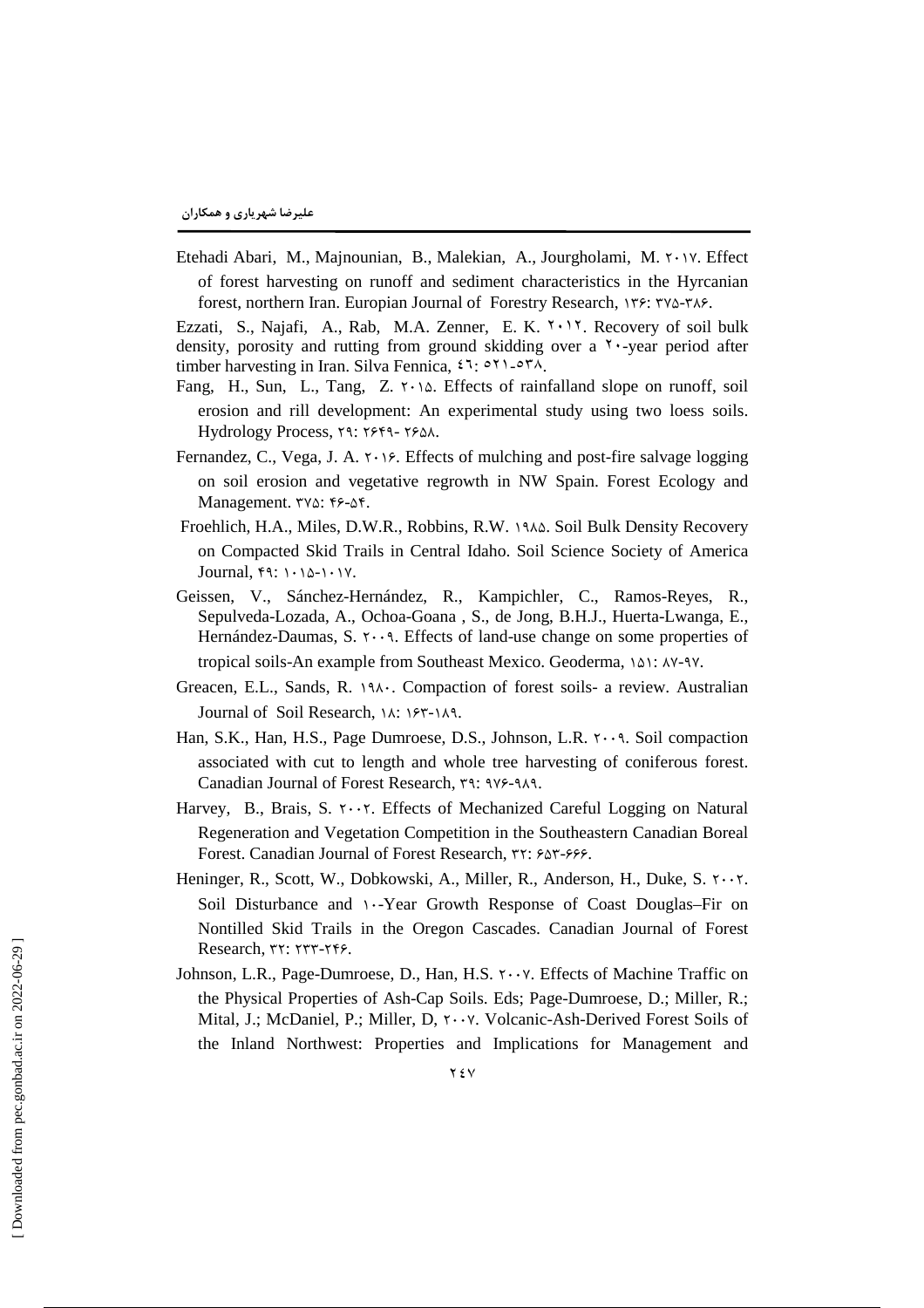Restoration,  $\cdot \cdot \cdot \Delta$ ; Coeur d'Alene, ID. Proceedings RMRS-P-ff; Fort Collins, CO: U.S. Department of Agriculture, Forest Service, Rocky Mountain Research Station.

- Jourgholami, M., Labelle, E. R., Feghhi,  $J_1$ ,  $\gamma$ . Response of runoff and sediment on skid trails of varying gradient and traffic intensity over a two-year perios. Forests,  $\lambda$ :  $\lambda$ - $\Upsilon$ .
- Junior, M.S.D., Fonseca, S., Junior, C.F.A., Silva, A.R.  $\cdot \cdot \cdot$  Y. Soil compaction due to forest harvesting operations. Pesq. Agropec. Bras., Brasilia,  $f(x)$ :  $\gamma \Delta y$ - $\gamma \delta f$ .
- Jusoff, K., Majid, M. 1948. The Impact of Skid Trails on the Physical Properties of Tropical Hill Forest Soils. Pertanika,  $9(5)$ :  $5(1) - 5(1)$ .
- Lister, T. 1999. Forest harvesting disturbance and site preparation effects on soil processes and vegetation in a young pine plantation. MSc. Thesis, Blacksburg, Virginia,  $\cdot$   $\circ$  pp.
- Masri, Z., Ryan, J.  $\tau \cdot \cdot \epsilon$ . Soil organic matter and related physical properties in a Mediterranean wheat-based rotation trial. Soil Tillage Research,  $\Delta V: V \rightarrow V \rightarrow V$ .
- McNabb, D.H., Startsey, A.D. Nguyen, H.  $\gamma \cdots$ . Soil Wetness and Traffic Level Effects on Bulk Density and Air-Filled Porosity of Compacted Boreal Forest Soils. Soil Science Society of America Journal,  $\S$ . (1878-1887).
- Meek, B.D., Rechel, E.R., Carter, L.M., DeTar, W.R., Urie, A.L. 1997. Infiltration rate of a sandy loam soil: effects of traffic, tillage, and plant roots. Soil Science Society of America Journal,  $\Delta \xi$ : A-A-AY.
- Naghdi, R., Bagheri, I., Lotfalian, M., Setodeh, B.  $\tau \cdot \cdot \mathbf{a}$ . Rutting and soil displacement caused by  $\&\circ C$  timber jack wheeled (Asalem forest in northern of Iran). Journal of Forest. Science.  $\Delta\Delta(f)$ : YYY-YAY.
- Nugent C., Kanali C., Owende, P.M.O., Nieuwenhuis M., Ward, S.  $\gamma \cdot \gamma$ . Characteristic site disturbance due to harvesting and extraction machinery traffic on sensitive forest sites with peat soils. Forest Ecology and Management, 1 A .: A &-9 A.
- Page-Dumroese, D.S. 1997. Susceptibility of volcanic ash-influenced soils in northern Idaho to mechanical compaction. Research Note. Int-f-9. USDA Forest Service. Washington, D.C.  $\Delta$  pp.
- Rab, M.  $A.\tau \cdot \cdot \tau$ . Recovery of soil physical properties from compaction and soil profile disturbance caused by logging of native forest in Victorian central highlands, Australia. Forest Ecology and Management, 191: ٣٢٩-٣٢٠.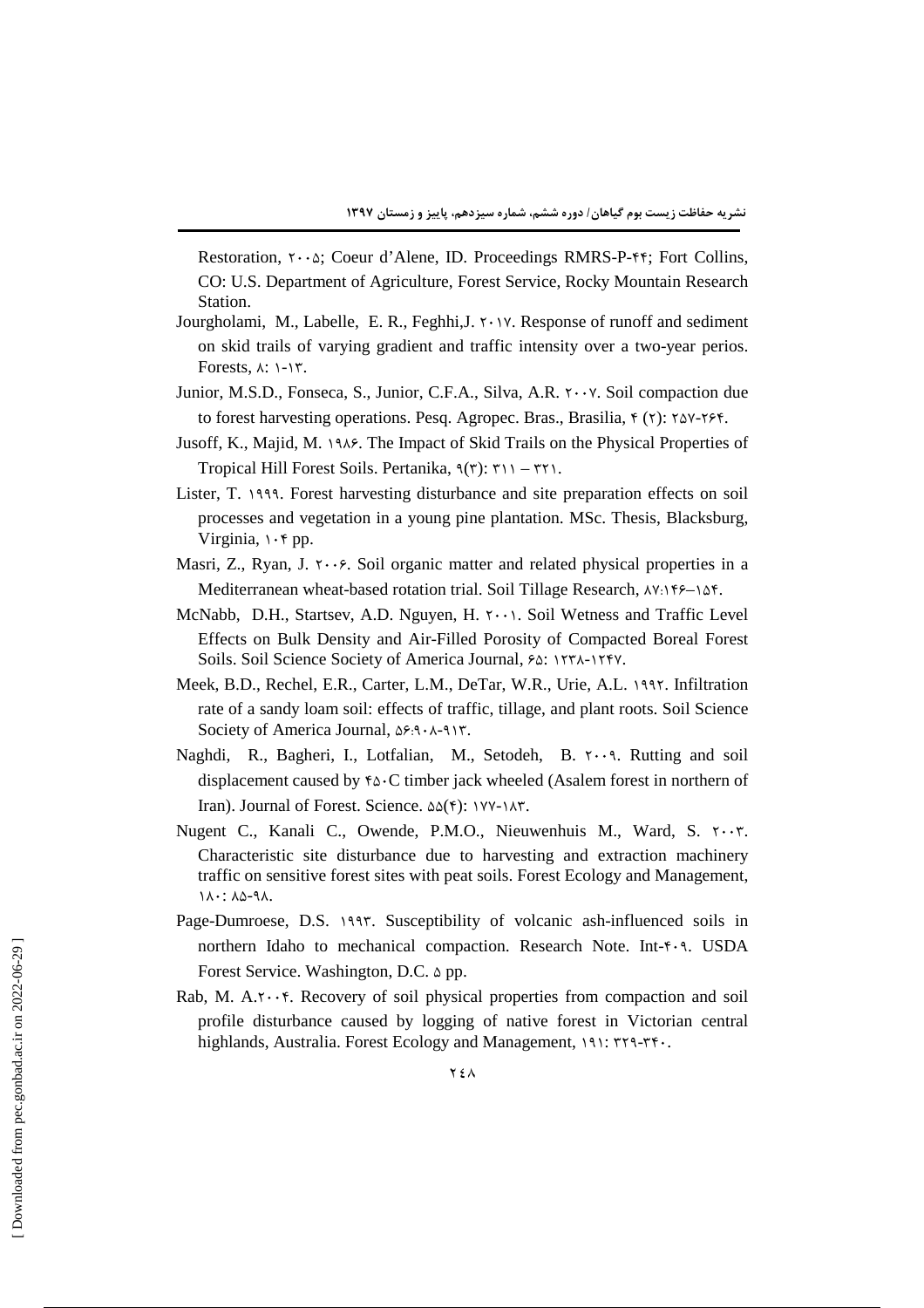- Reeves, D.  $\gamma$ . Soil disturbance monitoring of timber harvest operations in the USDA forest service northern region. MSc thesis, College of Graduate Studies, University of Idaho.  $\delta \cdot pp$ .
- Saarilahti, M.  $\cdot \cdot \cdot$ . Modeling of the wheel and tire. Tire and soil contact. Development of a protocol for ecoefficient wood harvesting on sensitive sites (ECOWOOD), Project report, Helsinki, X p.
- Safari, A., Kavian, A., Parsakhoo, A., Saleh, I., Jordan, A. 1998. Impact of different parts of skid trails on runoff and soil erosion in the Hyrcanian forest. Geoderma, ٢۶٣: ١۶١-١۶٧.
- Smith, R.B., Wass, E.F. 1944. Some chemical ans physical characteristics of skid roads and adjacent undisturbed soils. Canadian forestry service, pacific forest research center. Information report,  $BC-X-Y$ .
- Snider, D., Miller, F. 1914. Effects of Tractor Logging on Soils and Vegetation in Eastern Oregon. Soil Science Society America Journal,  $f \circ ( \Delta)$ : ۱۲۸۰-۱۲۸۲.
- Solgi, A., Najafi, A.  $\gamma \cdot \gamma$ . The impacts of ground-based logging equipment on forest soil. Journal of Forest. Science,  $\mathcal{F}(\cdot)$ :  $\mathcal{F}(\cdot)$
- Sutherland, A., Bussen, O., Plondke, L., Evans, M., Ziegler, D.  $\cdots$ . Hydrophysical degradation associated with hiking-trail use: a case study of HAWAI`ILOA ridge trail, O`AHU, HAWAI`I. Land Degrad. Develop, \r: \\- $\lambda$ ۶
- Wilshire, H.G., Nakata, J.K., Shipley, S., Prestegaard, K. 1974. Impacts of vehicles on natural terrain at seven sites in the San Francisco Bay area. Environmental  $Geology, \tau: \tau_0-\tau_1$ .
- Zemke, J. J.  $\gamma \cdot \beta$ . Runoff and soil erosion assessment on forest roads using a small scale rainfall simulator. Journal of Hydrology,  $\mathbf{r}(\mathbf{r}\Delta)$ : \-\t \.
- Ziesak, M.  $\tau \cdot \cdot \hat{z}$ . Avoiding soil damages, caused by forest machines, paper presented in: IUFRO Precision Forestry Conference, Precision Forestry in plantations, semi-natural and natural forests.  $\Delta - \lambda \cdot$  March  $\lambda \cdot \cdot \cdot$  - Stellenbosch University. d pp.